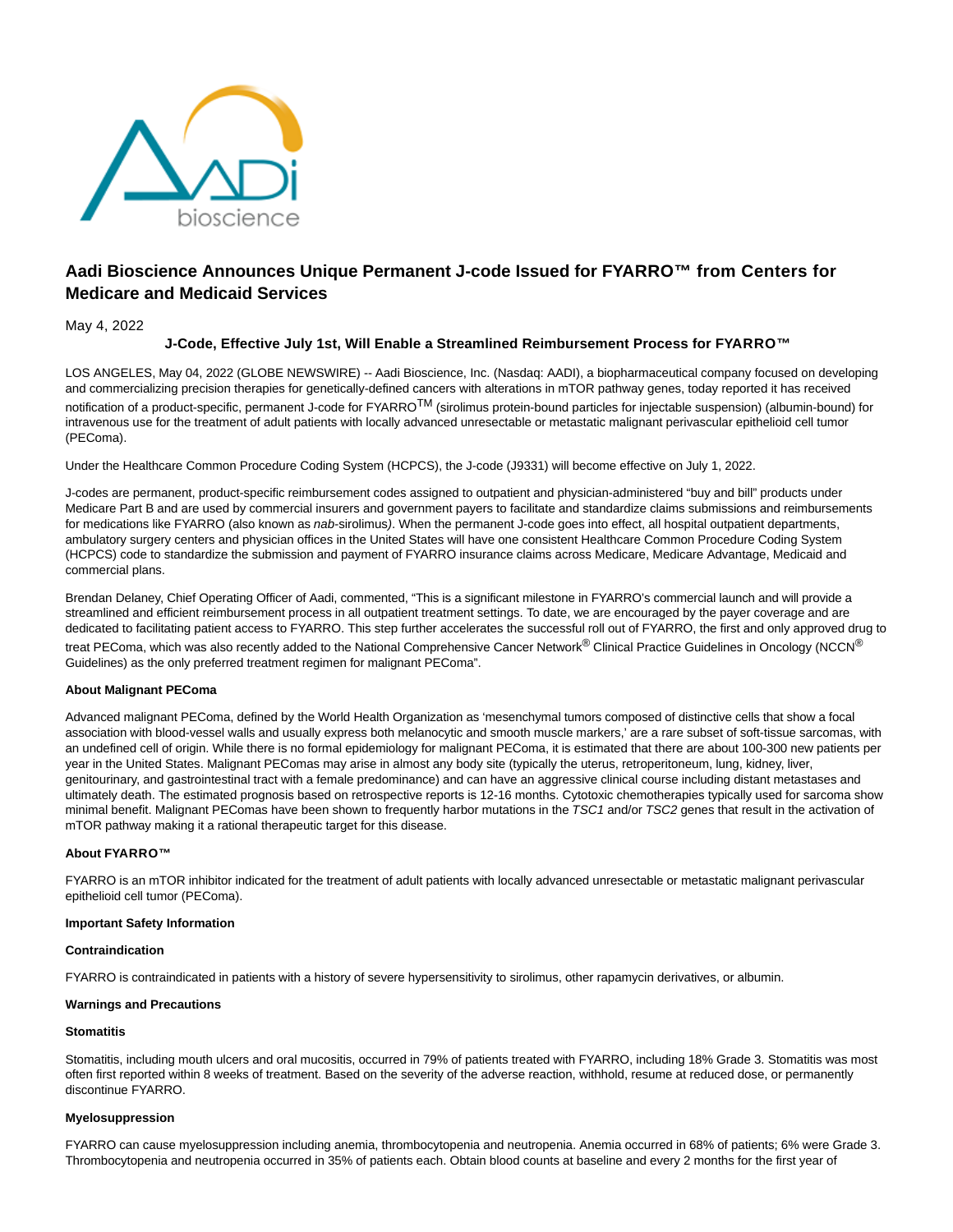treatment and every 3 months thereafter, or more frequently if clinically indicated. Based on the severity of the adverse reaction, withhold, resume at reduced dose, or permanently discontinue FYARRO.

# **Infections**

FYARRO can cause infections. Infections such as urinary tract infections (UTI), upper respiratory tract infections and sinusitis occurred in 59% of patients. Grade 3 infections occurred in 12% of patients, including a single case each of a UTI, pneumonia, skin, and abdominal infections. Monitor patients for infections, including opportunistic infections. Based on the severity of the adverse reaction, withhold, resume at reduced dose, or permanently discontinue FYARRO.

## **Hypokalemia**

FYARRO can cause hypokalemia. Hypokalemia occurred in 44% of patients including 12% Grade 3 events. Monitor potassium levels prior to starting FYARRO and implement potassium supplementation as medically indicated. Based on the severity of the adverse reaction, withhold, resume at reduced dose, or permanently discontinue FYARRO.

# **Hyperglycemia**

FYARRO can cause hyperglycemia. Hyperglycemia occurred in 12% of patients treated with FYARRO, all of which were Grade 3 events. Monitor fasting serum glucose prior to starting FYARRO. During treatment, monitor serum glucose every 3 months in non-diabetic patients, or as clinically indicated. Monitor serum glucose more frequently in diabetic patients. Based on the severity of the adverse reaction, withhold, resume at reduced dose, or permanently discontinue FYARRO.

#### **Interstitial Lung Disease / Non-Infectious Pneumonitis**

FYARRO can cause interstitial lung disease (ILD) / non-infectious pneumonitis. ILD / non-infectious pneumonitis occurred in 18% of patients treated with FYARRO, of which all were Grades 1 and 2. Based on the severity of the adverse reaction, withhold, reduce the dose, or permanently discontinue FYARRO.

# **Hemorrhage**

FYARRO can cause serious and sometimes fatal hemorrhage. Hemorrhage occurred in 24% of patients treated with FYARRO, including Grade 3 and Grade 5 events in 2.9% of patients each. Monitor patients for signs and symptoms of hemorrhage. Based on the severity of adverse reaction, withhold, resume at reduced dose, or permanently discontinue FYARRO.

## **Hypersensitivity Reactions**

FYARRO can cause hypersensitivity reactions. Hypersensitivity reactions, including anaphylaxis, angioedema, exfoliative dermatitis, and hypersensitivity vasculitis have been observed with administration of the oral formulation of sirolimus. Hypersensitivity reactions including anaphylaxis have been observed with human albumin administration. Monitor patients closely for signs and symptoms of infusion reactions during and following each FYARRO infusion in a setting where cardiopulmonary resuscitation medication and equipment are available. Monitor patients for at least 2 hours after the first infusion and as clinically needed for each subsequent infusion. Reduce the rate, interrupt infusion, or permanently discontinue FYARRO based on severity and institute appropriate medical management as needed.

# **Embryo-Fetal Toxicity**

Based on animal studies and the mechanism of action, FYARRO can cause fetal harm when administered to a pregnant woman. In animal studies, mTOR inhibitors caused embryo-fetal toxicity when administered during the period of organogenesis at maternal exposures that were equal to or less than human exposures at the recommended lowest starting dose. Advise pregnant women of the potential risk to a fetus. Advise females of reproductive potential to avoid becoming pregnant and to use effective contraception while using FYARRO and for 12 weeks after the last dose.

#### **Male Infertility**

Azoospermia or oligospermia may be observed in patients treated with FYARRO. FYARRO is an anti-proliferative drug and affects rapidly dividing cells such as germ cells.

#### **Immunizations and Risks Associated with Live Vaccines**

No studies in conjunction with immunization have been conducted with FYARRO. Immunization during FYARRO treatment may be ineffective. Update immunizations according to immunization guidelines prior to initiating FYARRO, if possible. Immunization with live vaccines is not recommended during treatment and avoid close contact with those who have received live vaccines while on FYARRO. The interval between live vaccinations and initiation of FYARRO should be in accordance with current vaccination guidelines for patients on immunosuppressive therapies.

#### **Risk of Transmission of Infectious Agents with Human Albumin**

FYARRO contains human albumin, a derivative of human blood. Human albumin carries only a remote risk of transmission of viral diseases because of effective donor screening and product manufacturing processes. A theoretical risk for transmission of Creutzfeldt-Jakob Disease (CJD) also is considered extremely remote. No cases of transmission of viral diseases or CJD have ever been associated with albumin.

# **Adverse Reactions**

# **Adverse Reactions in PEComa**

The most common adverse reactions (≥30%) were stomatitis in 27 (79%) patients; fatigue and rash in 23 (68%) patients each; infection in 20 (59%) patients; nausea and edema in 17 (50%) patients each; diarrhea, musculoskeletal pain and decreased weight in 16 (47%) patients each; decreased appetite in 15 (44%) patients; cough in 12 (35%) patients; and vomiting and dysgeusia in 11 (32%) patients each.

#### **Laboratory Abnormalities in PEComa**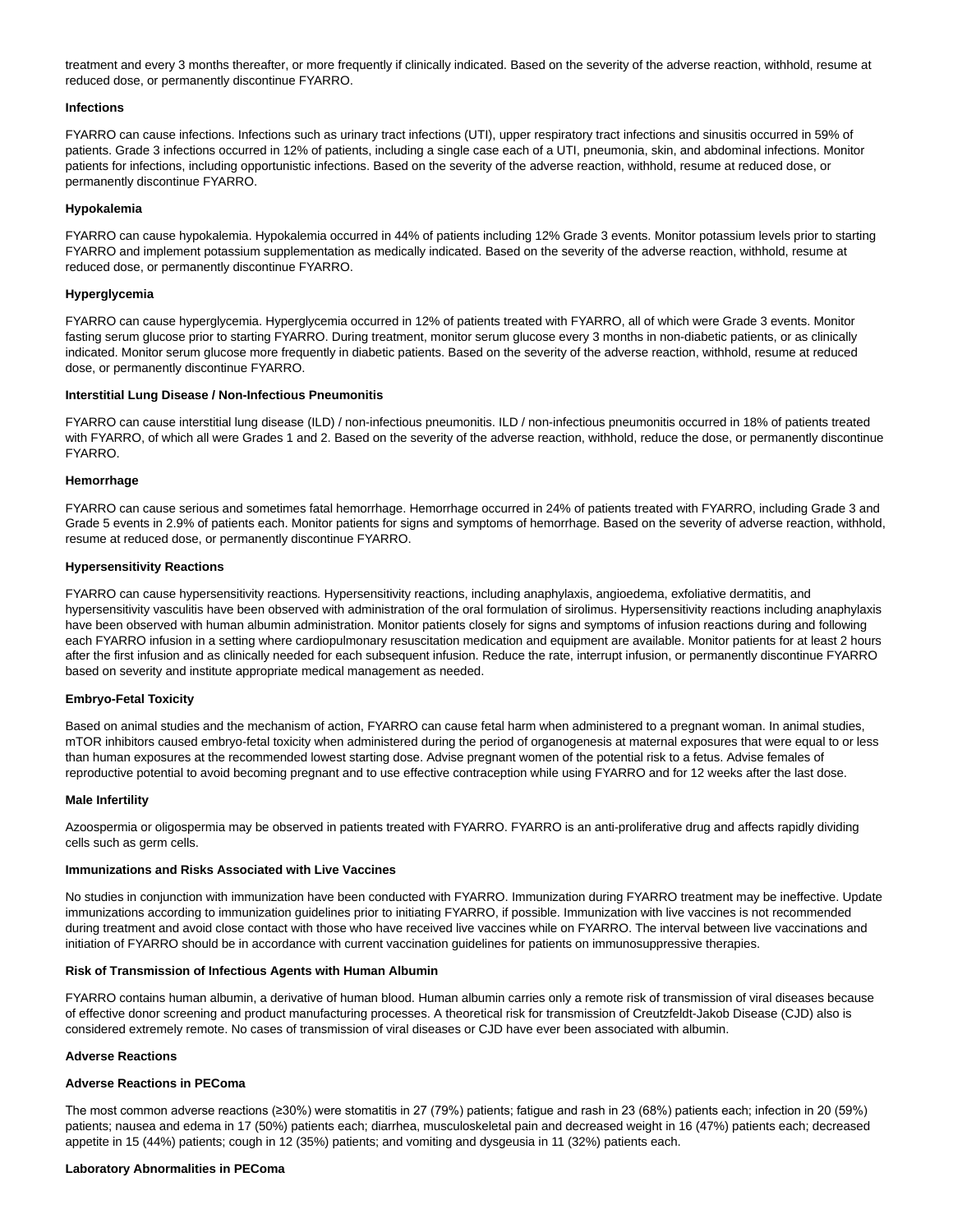The most common Grade 3 to 4 laboratory abnormalities (≥6%) were decreased lymphocytes in 7 (21%) patients; increased glucose and decreased potassium in 4 (12%) patients each; decreased phosphate in 3 (9%) patients; and decreased hemoglobin and increased lipase in 2 (6%) patients each.

# **Dosage interruptions**

Dose interruptions of FYARRO due to an adverse reaction occurred in 22 (65%) patients. Adverse reactions which required dosage interruption in >5% of patients included stomatitis in 6 (18%) patients, pneumonitis in 5 (15%) patients, anemia in 3 (9%) patients, and dehydration, dermatitis acneiform, and thrombocytopenia in 2 (6%) patients each.

# **Dose reduction**

Dose reductions of FYARRO due to an adverse reaction occurred in 12 (35%) patients. Adverse reactions which required dose reductions in > 5% of patients included stomatitis and pneumonitis in 3 (9%) patients each.

# **Drug Interactions**

Reduce the dosage of FYARRO to 56 mg/m<sup>2</sup> when used concomitantly with a moderate or weak cytochrome P-450 3A4 (CYP3A4) inhibitor. Avoid concomitant use with drugs that are strong CYP3A4 and/or P-glycoprotein (P-gp) inhibitors and inducers and with grapefruit and grapefruit juice.

# **Use in Specific Populations**

# **Pregnancy**

Based on the mechanism of action and findings in animals, FYARRO can cause fetal harm when administered to a pregnant woman. Advise females of the potential risk to a fetus and to avoid becoming pregnant while receiving FYARRO.

# **Lactation**

Sirolimus is present in the milk of lactating rats. There is potential for serious adverse effects from sirolimus in breastfed infants based on mechanism of action. Because of the potential for serious adverse reactions in breastfed infants from FYARRO, advise women not to breastfeed during treatment with FYARRO and for 2 weeks after the last dose.

# **Females and Males of Reproductive Potential**

FYARRO can cause fetal harm when administered to a pregnant woman. Verify the pregnancy status of females of reproductive potential prior to starting treatment with FYARRO. Advise females of reproductive potential to use effective contraception and avoid becoming pregnant during treatment with and for at least twelve weeks after the last dose of FYARRO. Advise males with female partners of reproductive potential to use effective contraception and avoid fathering a child during treatment with FYARRO and for at least twelve weeks after the last dose of FYARRO. Although there are no data on the impact of FYARRO on fertility, based on available clinical findings with oral formulation of sirolimus and findings in animals, male and female fertility may be compromised by the treatment with FYARRO.

# **Pediatric**

The safety and effectiveness of FYARRO in pediatric patients have not been established.

#### **Geriatric Use**

Of the 34 patients treated with FYARRO, 44% were 65 years of age and older, and 6% were 75 years of age and older. Clinical studies of FYARRO did not include sufficient numbers of patients aged 65 and over to determine whether they respond differently from younger patients.

#### **Hepatic Impairment**

FYARRO is not recommended for use in patients with severe hepatic impairment. Reduce FYARRO dosage in patients with mild or moderate hepatic impairment.

Full prescribing information can be foun[d here.](https://www.globenewswire.com/Tracker?data=J6o0kEJS2j4ZNS25YEbwrs6uaQDdFjDTa2hWLOkpW6biU14TjU34BmNZ-b5qc2tq)

## **About Aadi Bioscience**

Aadi is a biopharmaceutical company focused on precision therapies for genetically-defined cancers. Aadi's primary goal is to bring transformational therapies to cancer patients with mTOR pathway driver alterations where other mTOR inhibitors have not or cannot be effectively exploited due to problems of pharmacology, effective drug delivery, safety, or effective targeting to the disease site. In November 2021, Aadi received FDA approval for FYARRO™ for the treatment of adult patients with locally advanced unresectable or metastatic malignant perivascular epithelioid cell tumor (PEComa), and in February 2022 Aadi announced the commercial launch of FYARRO in this indication. FYARRO is an mTOR inhibitor bound to human albumin that has demonstrated significantly higher tumor accumulation, greater mTOR target suppression, and increased tumor growth inhibition over other mTOR inhibitors in preclinical models.

Based on data from Aadi's AMPECT trial with FYARRO and following discussions with the FDA about other emerging data with FYARRO, Aadi has initiated PRECISION 1, a Phase 2 tumor-agnostic registrational trial in mTOR inhibitor-naïve solid tumors harboring TSC1 or TSC2 inactivating alterations. More information on Aadi's development pipeline is available on the Aadi website at [www.aadibio.com.](https://www.globenewswire.com/Tracker?data=pMUD8KyBuyQiMPh3WVSZ_7dUr_pDOoVYrc3IVVrXzz1gKrm85uJ_z_KCquoH5z-ibNXL0CEZzzroCjK1MiwbIg==)

## **Forward-Looking Statements**

Aadi cautions you that certain statements included in this press release that are not a description of historical facts are forward-looking statements. These statements are based on Aadi's current beliefs and expectations. Forward-looking statements include statements regarding: our plans and potential for success relating to commercializing FYARRO; the expectations regarding the beneficial characteristics, safety, efficacy and therapeutic effects of FYARRO; our plans related to further development and manufacturing of FYARRO; the pricing and reimbursement of FYARRO; the rate and